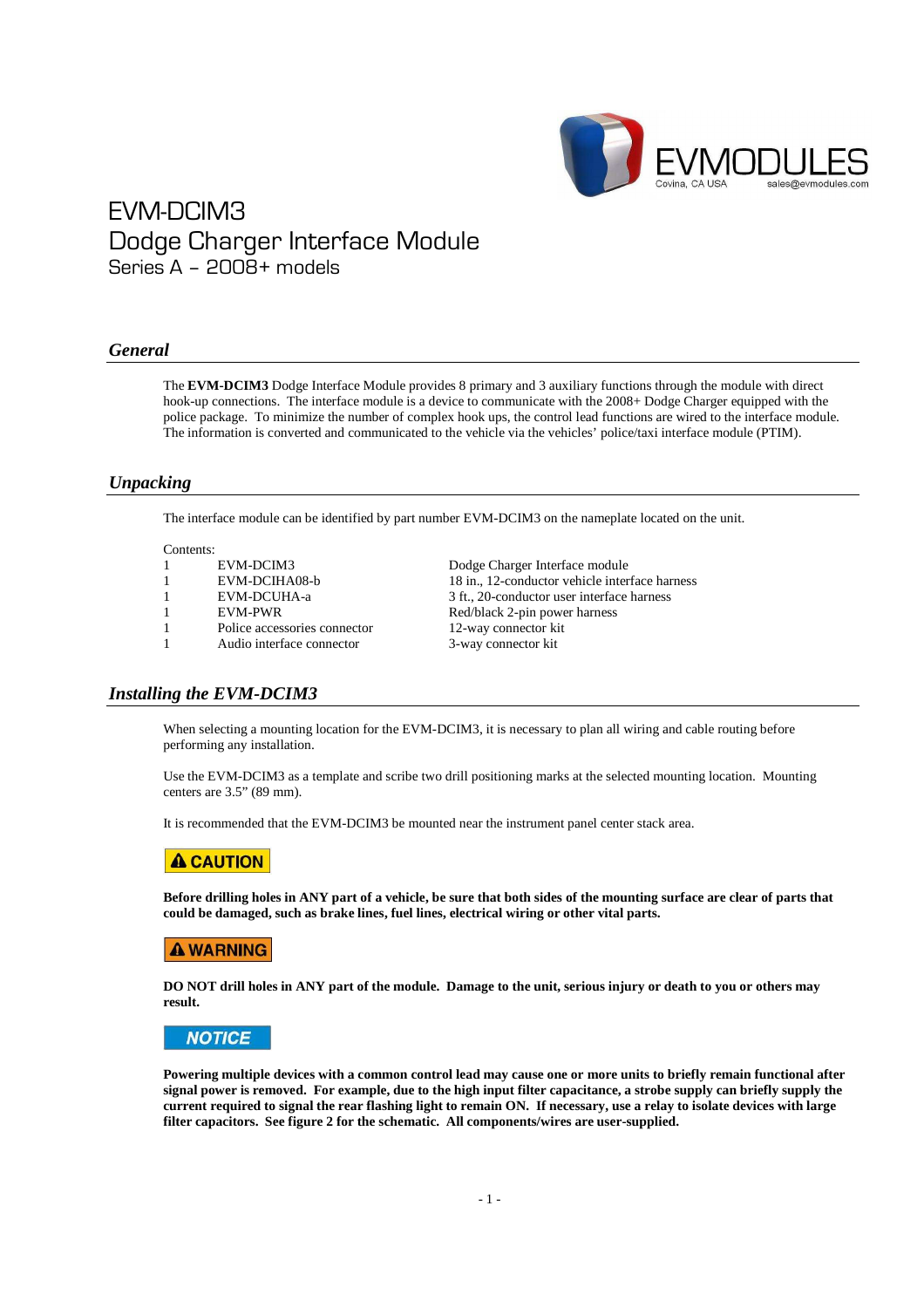

**A CAUTION** 

**Insulate all unused wires to prevent short circuits.** 

## *Wiring the EVM-DCIM3*

#### EVM-PWR

Attach the red power wire to a positive ignition source with a 5a fuse (customer supplied). Attach the black wire to a good clean negative ground. If additional wire is necessary, use 18 AWG wire or larger.

#### EVM-DCIHA08-a

## **A CAUTION**

**The EVM-DCIM3 module is designed for Dodge Chargers 2008 & up. Damage to the vehicle's BCM may result for installing the incorrect module & interface harness. Contact EVModules for information on module availability for 2006 & 2007 models.**

See Table 1 to verify the correct harness with the correct model year.

| <b>VIN DECODING INFORMATION</b> |                       |                           |                          |  |
|---------------------------------|-----------------------|---------------------------|--------------------------|--|
| <b>POSITION</b>                 | <b>INTERPRETATION</b> | <b>CODE = DESCRIPTION</b> | <b>INTERFACE HARNESS</b> |  |
|                                 | Model Year            | $7 = 2007$                | <b>EVM-DCIHA07</b>       |  |
| 10                              | Model Year            | $8 = 2008$                | EVM-DCIHA08-a            |  |
| 10                              | Model Year            | $9 = 2009$                | EVM-DCIHA08-a            |  |

#### EVM-DCUHA-a

See table 2 for wiring the controller's functions to the cable harness supplied with the unit. If additional wire is necessary for the harness, use 22 AWG wire or larger.

#### REAR FLASHING LIGHTS

When 12vdc (+BAT) is applied to the REAR FLASHING LIGHTS control wire, the vehicle's flasher for the rear tail lights will activate.

## FRONT FLASHING LIGHTS

When  $12$ vdc (+BAT) is applied to the FRONT FLASHING LIGHTS control wire, the vehicle's flasher for the front high beam headlights will activate. You can program this feature to be independent of the PARK SENSE circuit. Refer to table 3 for the DIP switch settings.

#### PARK SENSE

When the vehicle transmission is in park, a 5a, 12vdc (-BAT) ground signal will be present on the PARK SENSE NC wire. When the vehicle transmission is not in park, a 5a, 12vdc (-BAT) ground signal will be present on the PARK SENSE NO wire.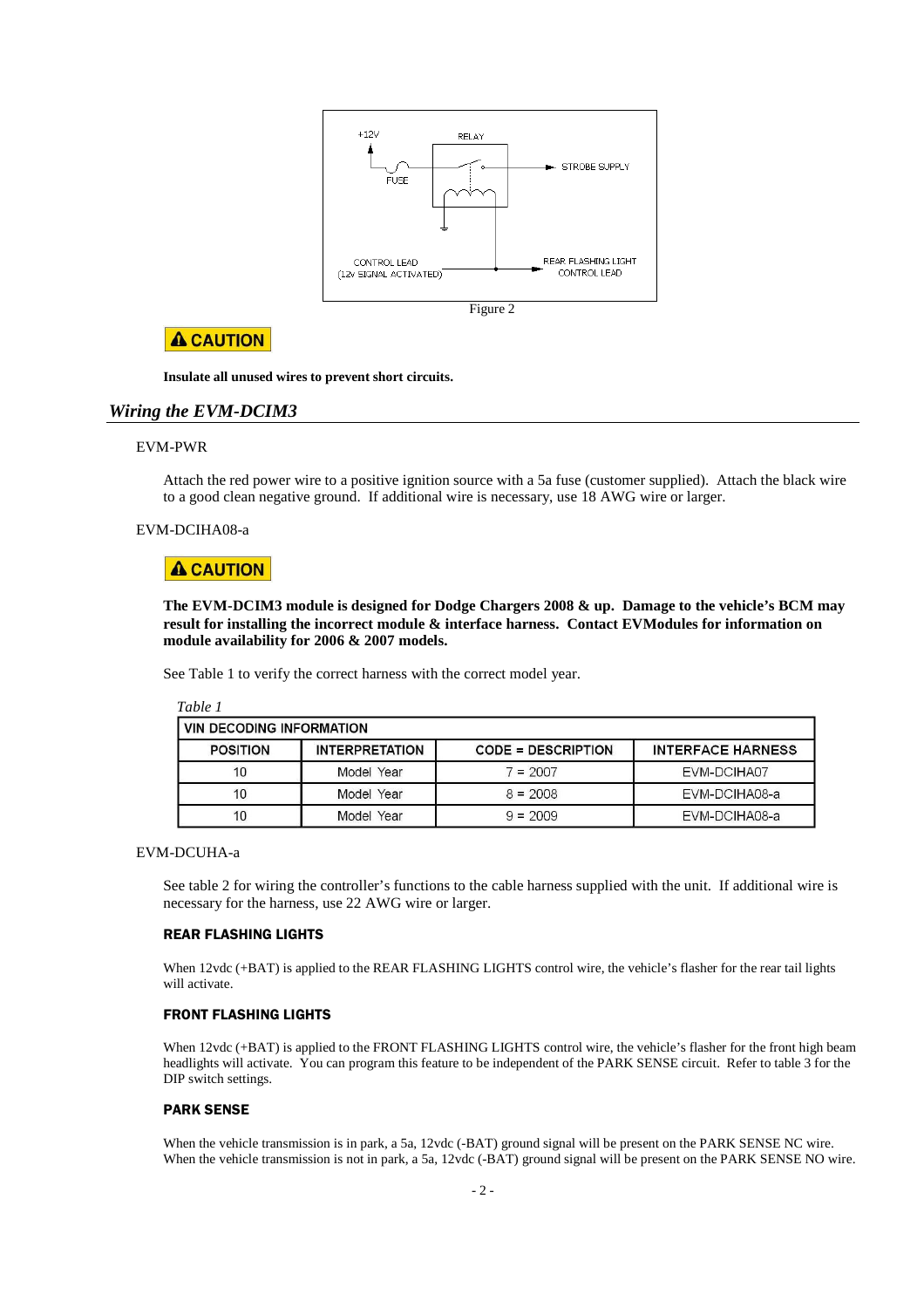

**A user supplied relay or solenoid is necessary when using either PARK SENSE NC or PARK SENSE NO for loads more than 5a.** 

### **A WARNING**

**In all installations where the PARK SENSE is being connected to an external relay or solenoid, fly-back voltage protection (from the collapsing electromagnetic field) MUST be installed at the relay or solenoid. This is to protect the EVM-DCIM3 from the voltage spike that occurs and extends the life of the module.** 

#### ISOLATED PARK SENSE RELAY

An isolated common, normally open, & normally closed circuit (10a max) is provided and controlled by the park sense circuit.

#### VEHICLE SPEED SENSE

A 12vdc, 1a, 10Hz/mph signal will be present on the VEHICLE SPEED SENSE wire when the vehicle is in motion.

#### BRAKE SENSE

A 12vdc, 1a signal will be present on the BRAKE SENSE wire when the brake pedal is depressed.

## **NOTICE**

**This signal may not be appropriate for aftermarket vehicle idle security systems such as Secure-idle, Ignition Security Systems, etc. due to the nature which these systems may rely on the ground signal to operate properly.** 

#### DIMMER SENSE

A 12vdc, 1a, 100Hz, pulse width modulated (PWM) signal will be present on the DIMMER SENSE wire and will correspond with instrument panel lighting levels.

#### HORN / HORN RING

HORN & HORN RING wires allows direct connection to aftermarket sirens with separate horn & horn ring connections in either positive or negative switching configuration. For alternative configurations of this feature, refer to table 3 for the DIP switch settings.

When using the EVM-DCIM3 to connect to sirens without automatic horn ring transfer circuits, it is necessary to use a relay to transfer connections, allowing proper operation of the horn ring to the user supplied siren manual input. See Figure 3.



#### POLICE RADIO INPUTS

Refer to "Wiring the Audio Interface Connector" if desired to broadcast audio through vehicle speakers.

An audio signal to either POLICE RADIO INPUT control lead will activate the vehicle's radio mute function. Only one control lead per audio is necessary. Connect to high output speaker lead for best performance. See figure 4. The AM/FM radio power setting does not have to be on for this feature to operate. The AM/FM radio will return to its previous state after a delay from 0 to 6 seconds. Four programmable delay settings are available from 0, 2, 4, or 6 seconds. Refer to table 4 for the DIP switch settings.